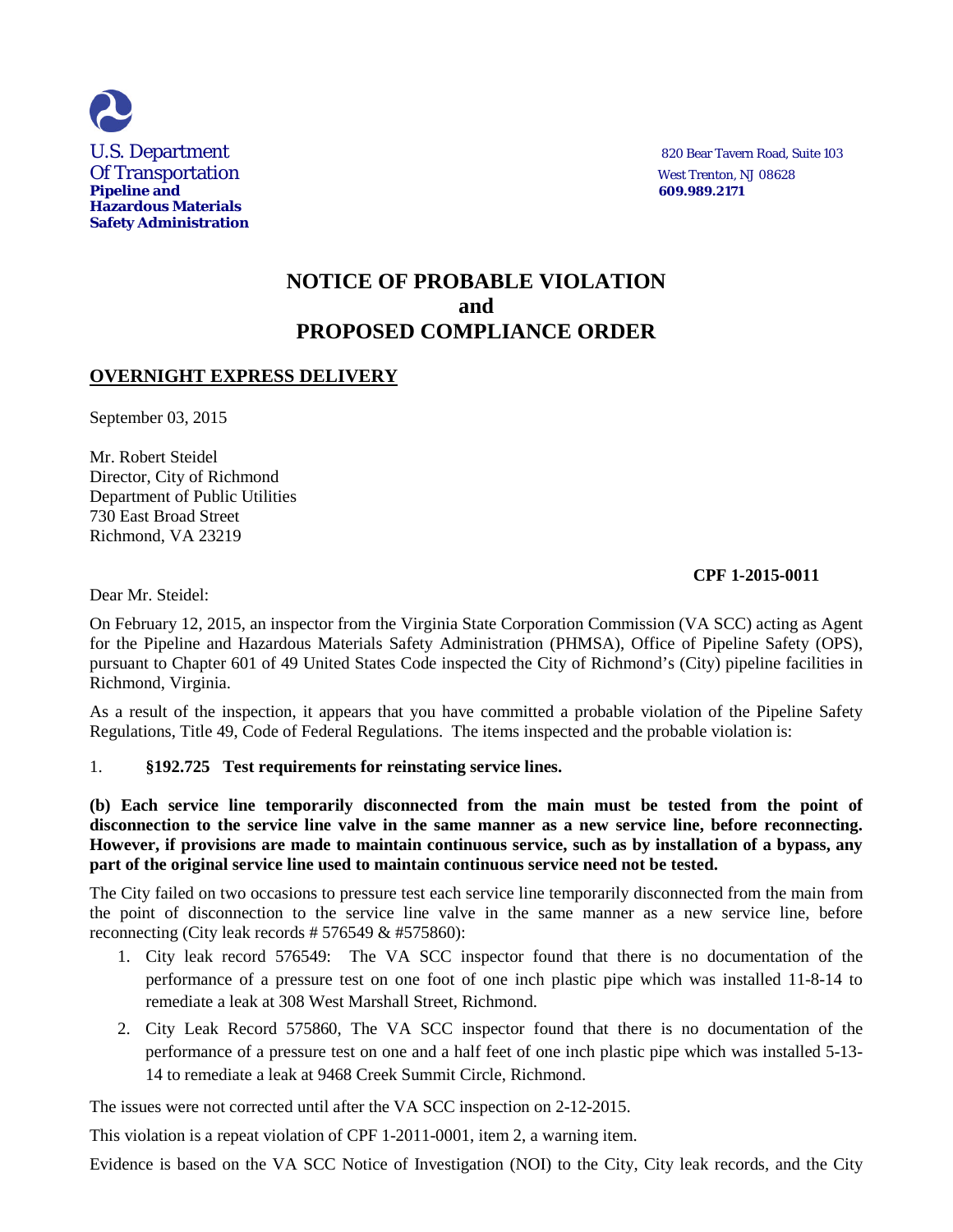#### response to the VA SCC NOI.

Under 49 United States Code, § 60122, you are subject to a civil penalty not to exceed \$200,000 per violation per day the violation persists up to a maximum of \$2,000,000 for a related series of violations. For violations occurring prior to January 4, 2012, the maximum penalty may not exceed \$100,000 per violation per day, with a maximum penalty not to exceed \$1,000,000 for a related series of violations.

We have reviewed the circumstances and supporting documents involved in this case, and have decided not to propose a civil penalty assessment at this time.

With respect to item 1 pursuant to 49 United States Code § 60118, the Pipeline and Hazardous Materials Safety Administration proposes to issue a Compliance Order to The City of Richmond, Virginia. Please refer to the *Proposed Compliance Order*, which is enclosed and made a part of this Notice.

#### Response to this Notice

Enclosed as part of this Notice is a document entitled *Response Options for Pipeline Operators in Compliance Proceedings*. Please refer to this document and note the response options. Be advised that all material you submit in response to this enforcement action is subject to being made publicly available. If you believe that any portion of your responsive material qualifies for confidential treatment under 5 U.S.C. 552(b), along with the complete original document you must provide a second copy of the document with the portions you believe qualify for confidential treatment redacted and an explanation of why you believe the redacted information qualifies for confidential treatment under 5 U.S.C. 552(b). If you do not respond within 30 days of receipt of this Notice, this constitutes a waiver of your right to contest the allegations in this Notice and authorizes the Associate Administrator for Pipeline Safety to find facts as alleged in this Notice without further notice to you and to issue a Final Order.

Please submit all correspondence in this matter to Byron Coy, PE, Director, PHMSA Eastern Region, 820 Bear Tavern Road, Suite 103, W. Trenton, NJ 08628. Please refer to **CPF 1-2015-0011** on each document you submit and please, whenever possible, provide a signed PDF copy in electronic format. Smaller files may be emailed to **Byron.Coy@dot.gov.** Larger files should be sent to the Eastern Region Office on a CD or flash drive, accompanied by the original signed paper copy.

Additionally, if you choose to respond to this (or any other case), please ensure that any response letter pertains solely to one CPF case number.

Sincerely,

Byron Coy, PE Director, Eastern Region Pipeline and Hazardous Materials Safety Administration

Enclosures: *Proposed Compliance Order Response Options for Pipeline Operators in Compliance Proceedings*

Cc: Mr. Massoud Tahamtani, VA SCC Mr. Jim Fisher, VA SCC